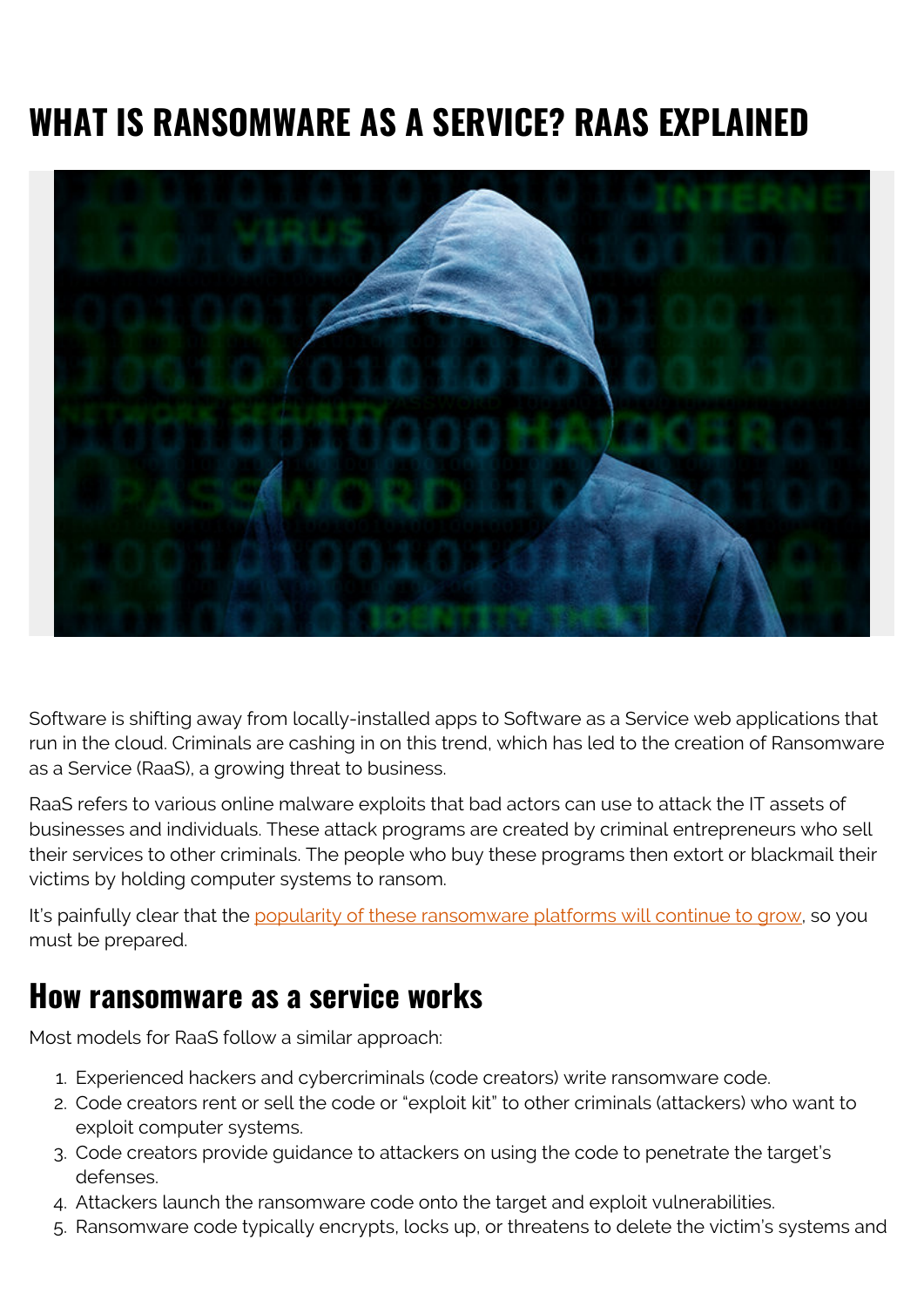files.

- 6. Victims have to pay a ransom to have systems and files restored.
- 7. Criminals split the ransoms between the code creators, attackers, and anyone else involved.

#### **Why criminals use ransomware as a service**

RaaS is available over the dark web, a hidden, "underground" internet where criminals trade in identity theft, data breaches, malware, and other activities. RaaS is becoming more popular because it allows attackers without coding experience to partner with ransomware creators who may not want to initiate attacks themselves. Creators earn money for writing and adapting code, while attackers can rent attack software.

Most ransomware attacks use well-understood attack methods, exploiting known vulnerabilities, phishing, email malware payloads, and various other techniques.

## **The impact of ransomware**

If you're the victim of a ransomware attack, you have three options if your files and services are encrypted or locked:

- 1. Roll back your data and systems to a backup taken before you were attacked.
- 2. Attempt to delete the ransomware application and decrypt the files yourself.
- 3. Pay the ransom and hope the attacker provides a decryption key.

Practically speaking, if you don't have a snapshot data backup, option one won't be possible. Option two will be extremely difficult due to the level of encryption used. For option three, you have no guarantee the attacker will decrypt your systems.

## **How to better prevent ransomware**

#### **Back up and take snapshots of your data**

You never want to be the victim of a ransomware attack, but if you are, the best solution is to wipe your data and systems and restore to a good backup. Setup incremental, complete, and snapshot image backups of all your systems and information. There must be a "gap" between your live and backup systems so that any ransomware infection is not copied over to your backup data.

#### **Create a Disaster Recovery and Business Continuity Plan**

Just backing up your data is not enough. Write a disaster recovery and business continuity plan that formalizes the process you will follow after identifying an attack. It should guide you through how you will protect your backups, wipe your systems, and reinstall them, all while minimizing the impact on your business and employees. Once you have a plan in place, test it on a regular basis to ensure readiness.